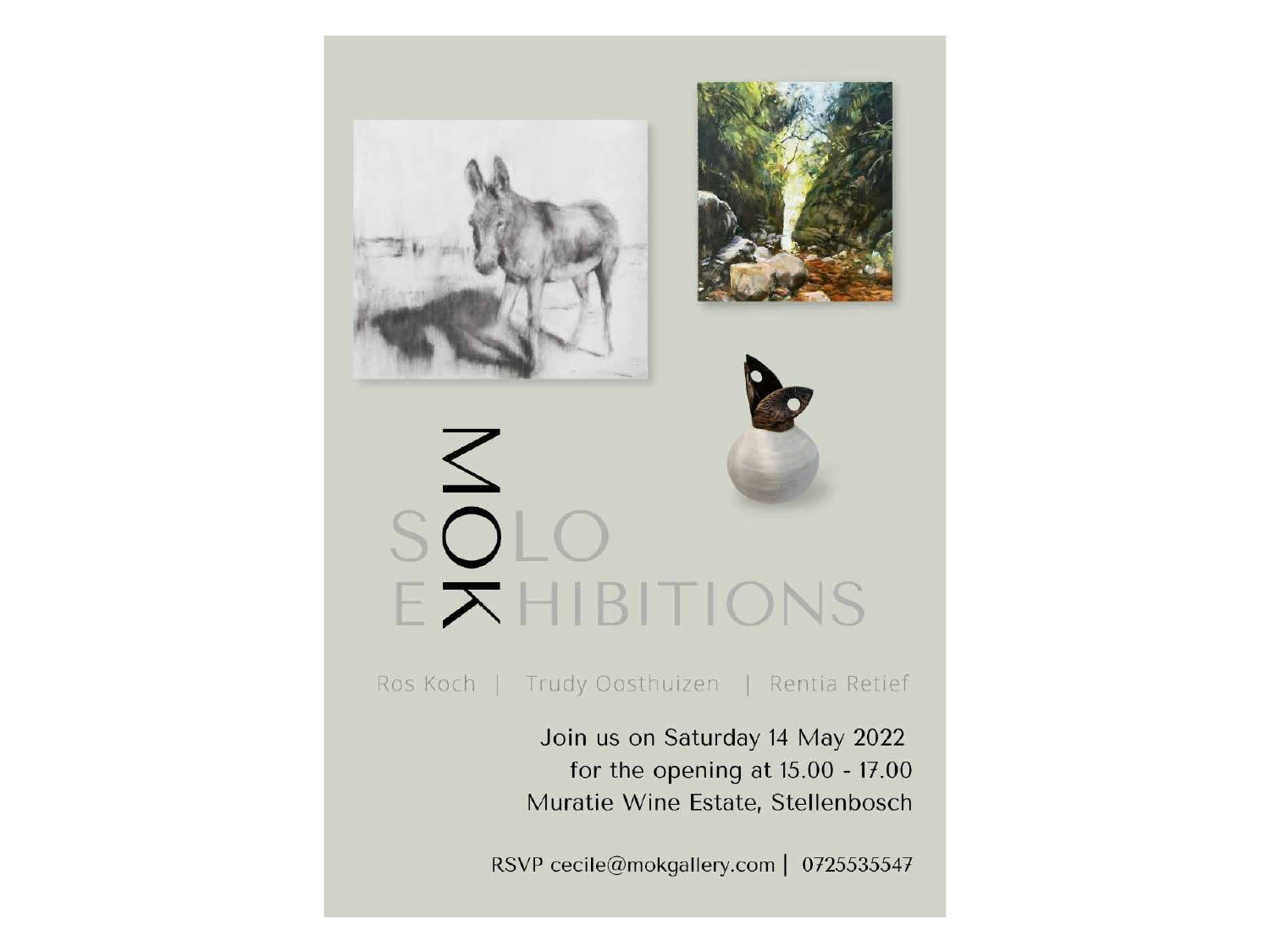## ARTIST BIO

Rentia Retief (b.1992, Caledon, South Africa) received a Bachelors in Fine Arts from the University of Stellenbosch in 2014, and an Honours in Illustration in 2016. She received the George Paul Canitz Fine Art prize in 2014. Rentia held her first solo exhibition at Muratie Wine Estate titled "Sondebok" after residing on the estate as the artist in residence in 2016. In 2019 she presented a solo show at Ebony/Curated in Cape Town 2019 titled "Die berg is geduldig" and she joined in a two man show in 2021 also at Ebony/Curated titled "The Long View". Her latest solo exhibition was in 2022 at Kanonkop Wine Estate, titled "Reflection".

Rentia is based in Cape Town where she spends a great deal of time in the surrounding nature and mountains. This closeness to the sense of greatness found in the outdoors plays a significant role in her art. In her recent works the main inspiration is the solitude and serene silence she feels when alone in nature. Her work acts as a reflection of these moments. Rentia strives to communicate the inner feeling that the natural world of silence awakens within her, a world independent from setting and space. Her works invites you to connect to the inner world of your own subconscious primal self. A return home to your true home, your origin with the silence of nature.

## EDUCATION

- 2015 2016 B. Hons in Illustration | University of Stellenbosch
- 2015 Short Course in Graphic Design Bauhaus University of Weimar
- 2011 2014 BA Fine Arts | University of Stellenbosch

## GRANTS & AWARDS

- 2018 Komposjaart Artist Residency
- 2016 Muratie Artist residency
- 2014 George Paul Canitz Fine Art prize
- 2013 University of Stellenbosch Student Public Art award

# EXHIBITIONS

## Solo Exhibitions

- 2022 Reflection | Kanonkop Wine Estate | Stellenbosch
- 2019 Die berg is geduldig | EBONY/CURATED | Cape Town
- 2017 Scenes of Remembering | Mullers Gallery
- 2016 Sondebok | Muratie Wine Estate

## Selected Group Exhibitions

- 2022 Summer trio | 131 A Gallery | Cape Town
- 2021 The Long View, solo presentation alongside Larita Engelbrecht | EBONY/CURATED | Cape Town Genius Loci | STATE OF THE ART | Cape Town Light | Glen Carlou | Stellenbosch Bud | RK Contemporary | Riebeek Kasteel
- 2020 Home is where the art is | Zeitz Mocaa Museum | Cape Town A new meaning | Liebrecht Art Gallery | Somerset West Country | MOK | Stellenbosch
- 2019 Land and Sea | Art on Avenues | Somerset West Art and Equine | Imibala Gallery | Somerset West
- 2018 Black and White | Dyman Gallery | Stellenbosch Wild | Imibala Gallery | Graaff-Reinet Knysna Fine Arts | Knysna
- 2017 Woordfees | SLEE | Stellenbosch Plant | Kirstenbosch Botanical Garden | Cape Town Landscape | MOK | Stellenbosch
- 2016 Droombos | SLEE | Stellenbosch Summer Show | EBONY/CURATED | Cape Town
- 2015 Emerge | EBONY/CURATED | Cape Town Landscape | EBONY/CURATED | Franschhoek Tasseography | Equus | Stellenbosch
- 2014 Gradex | Stellenbosch Visual Arts Department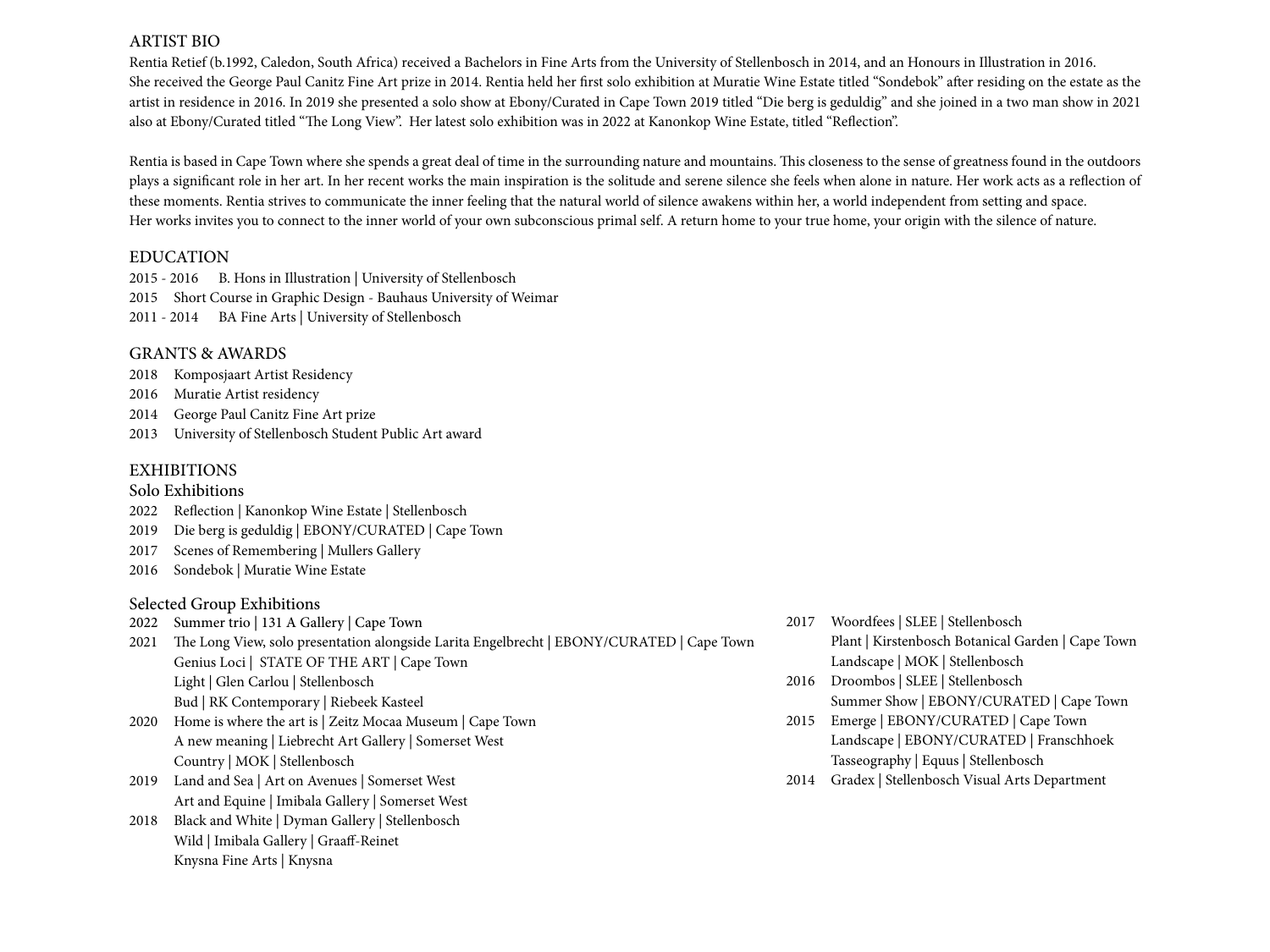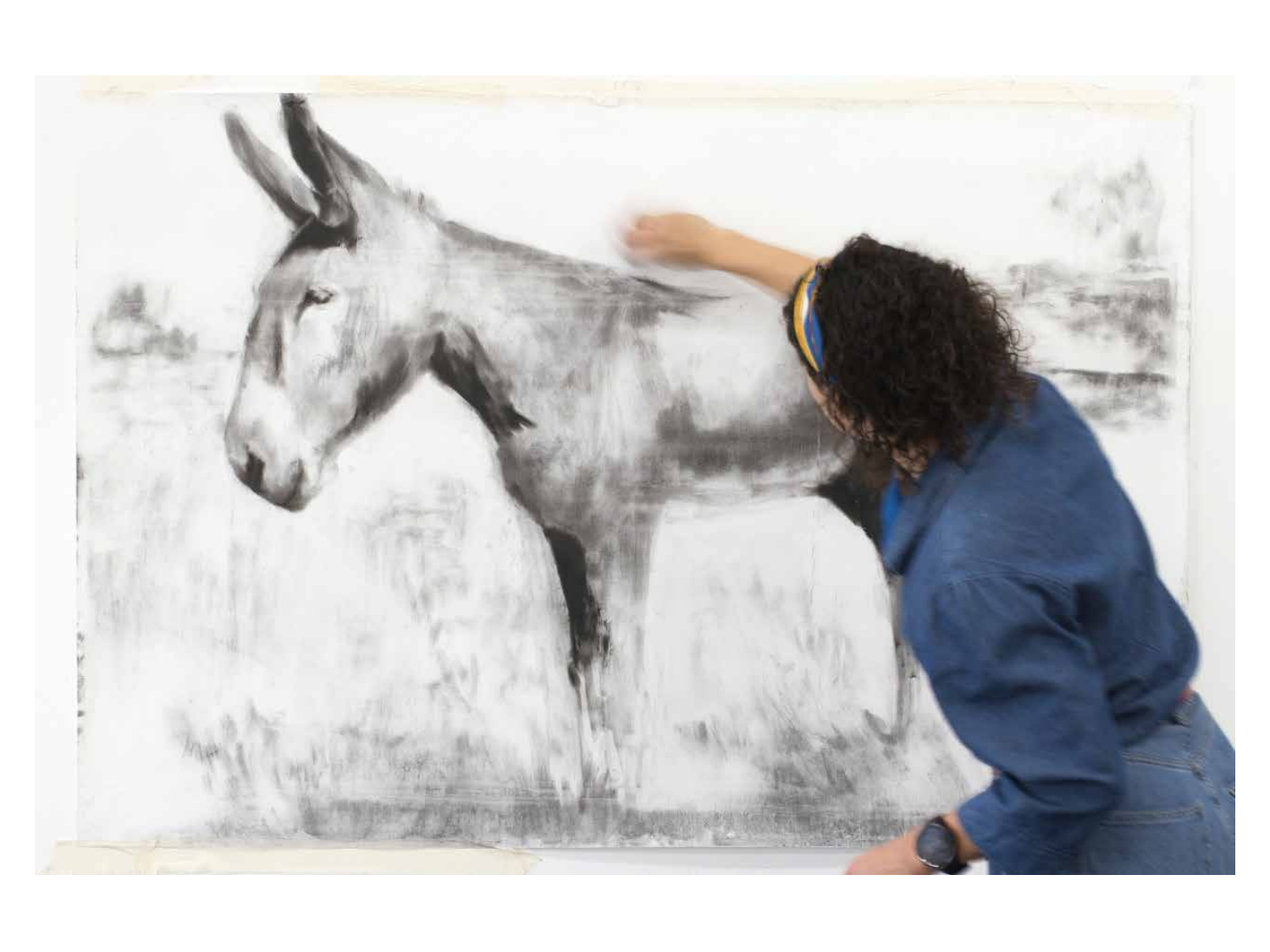

# 'N OOMBLIK

2022 CHARCOAL ON PAPER 100 X 78 CM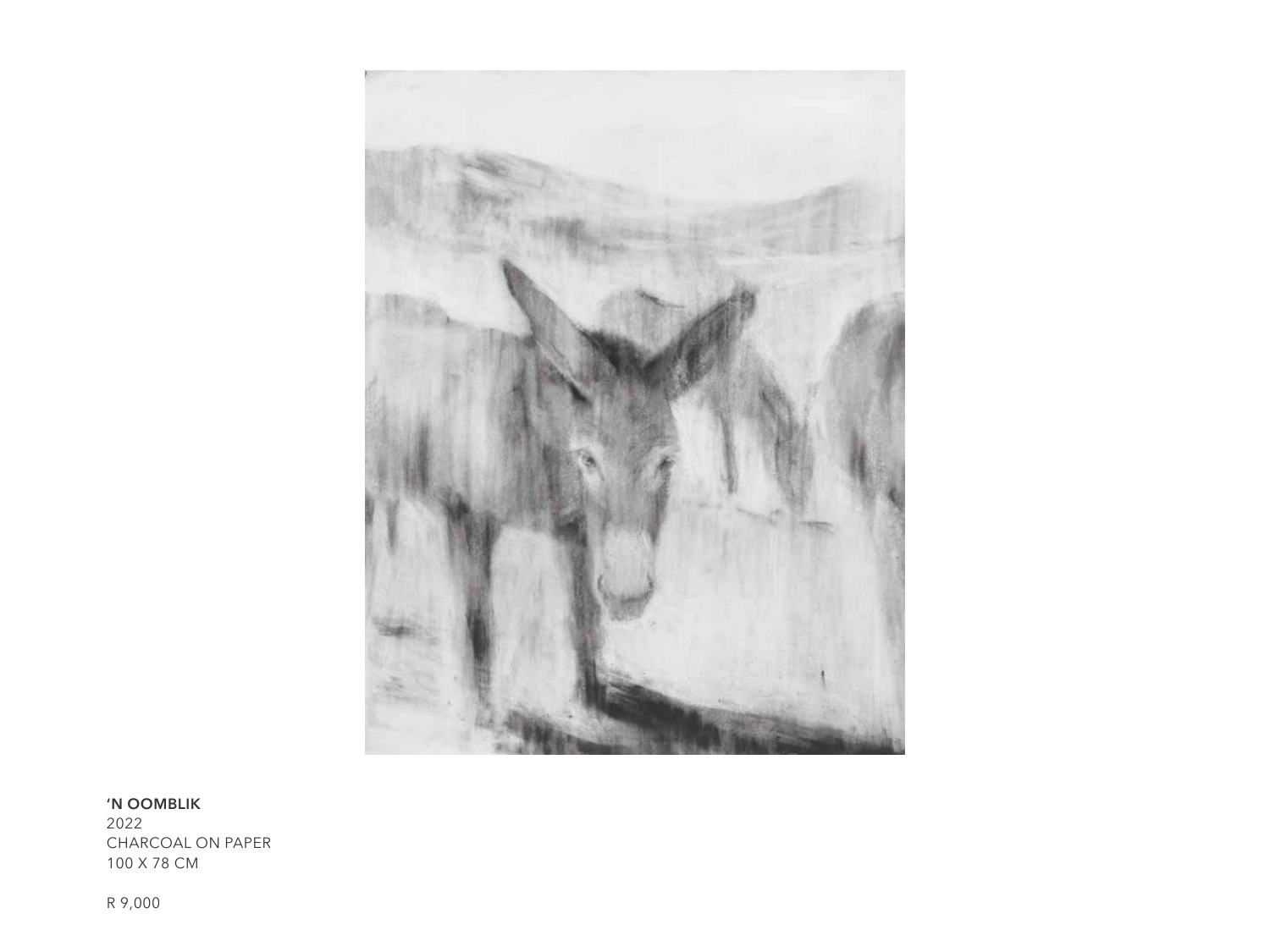

# ALTYD JY

2022 CHARCOAL ON PAPER 54 X 58CM

R 6,500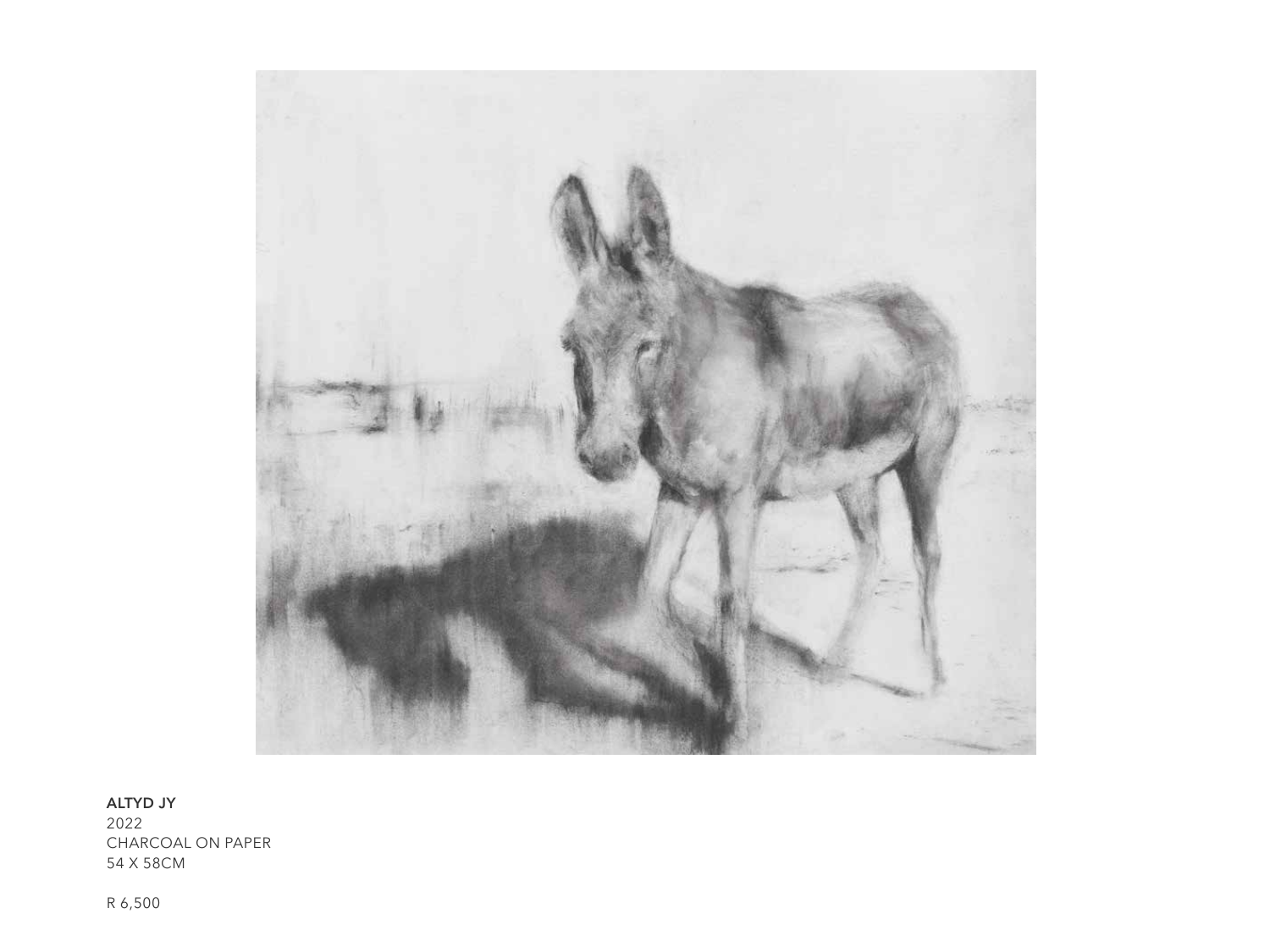

## **WONDERWESE**

2022 CHARCOAL ON PAPER 58 X 54CM

R 6,500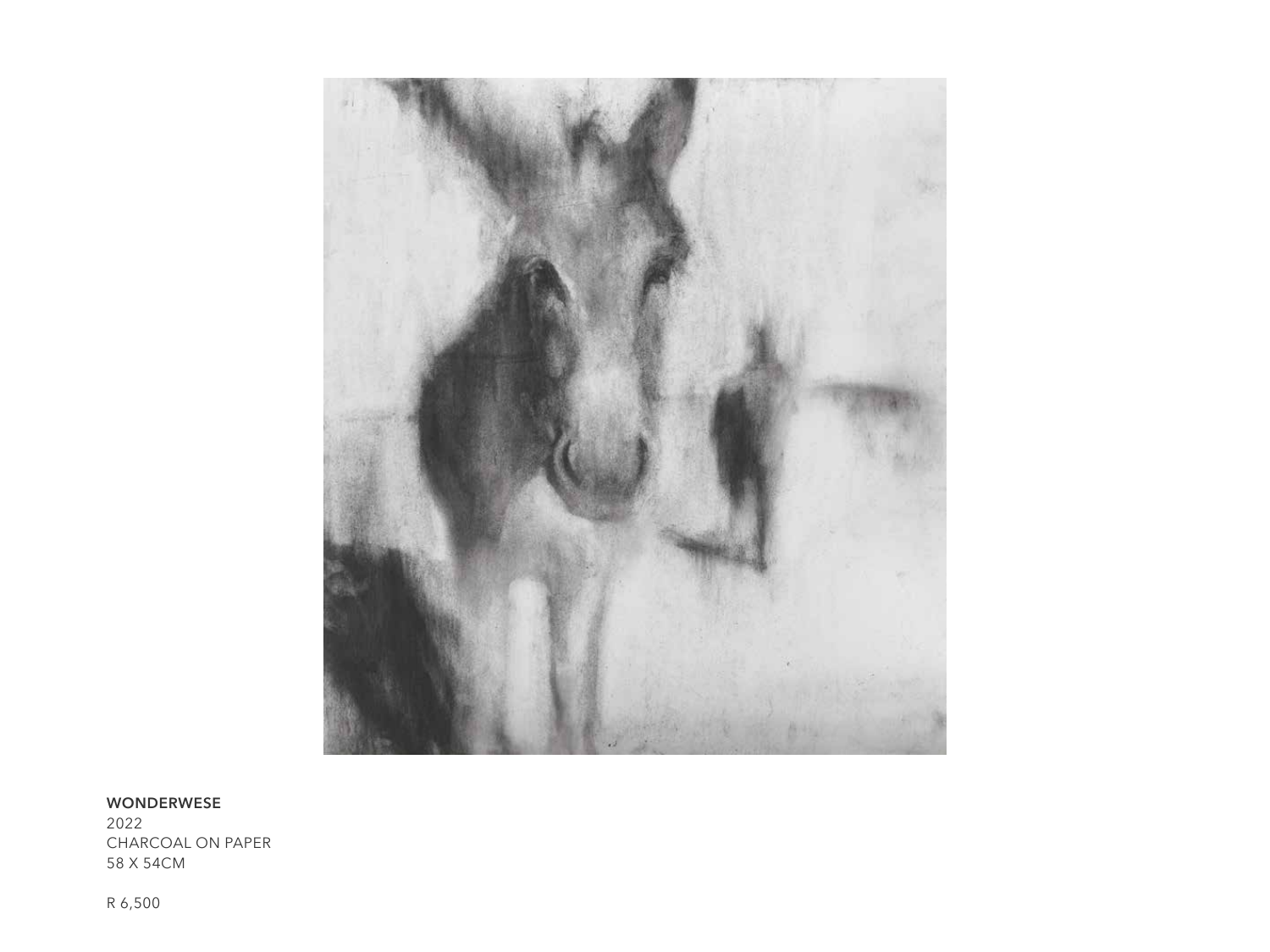

# **SAGKENS**

2021 CHARCOAL ON PAPER 150 X 102CM

R 20,000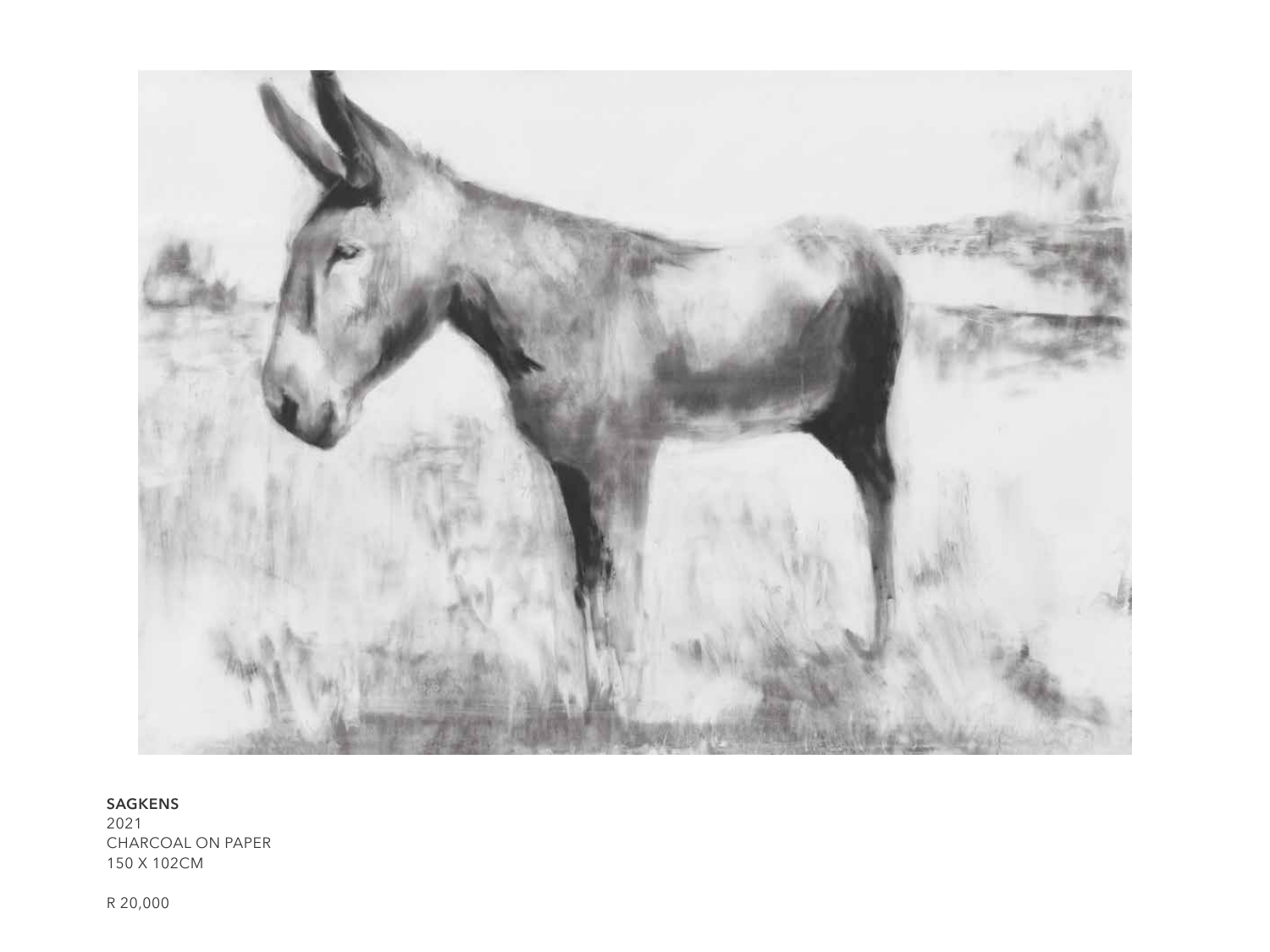

# **TERUG KEER**

2022 CHARCOAL ON PAPER 125 X 100CM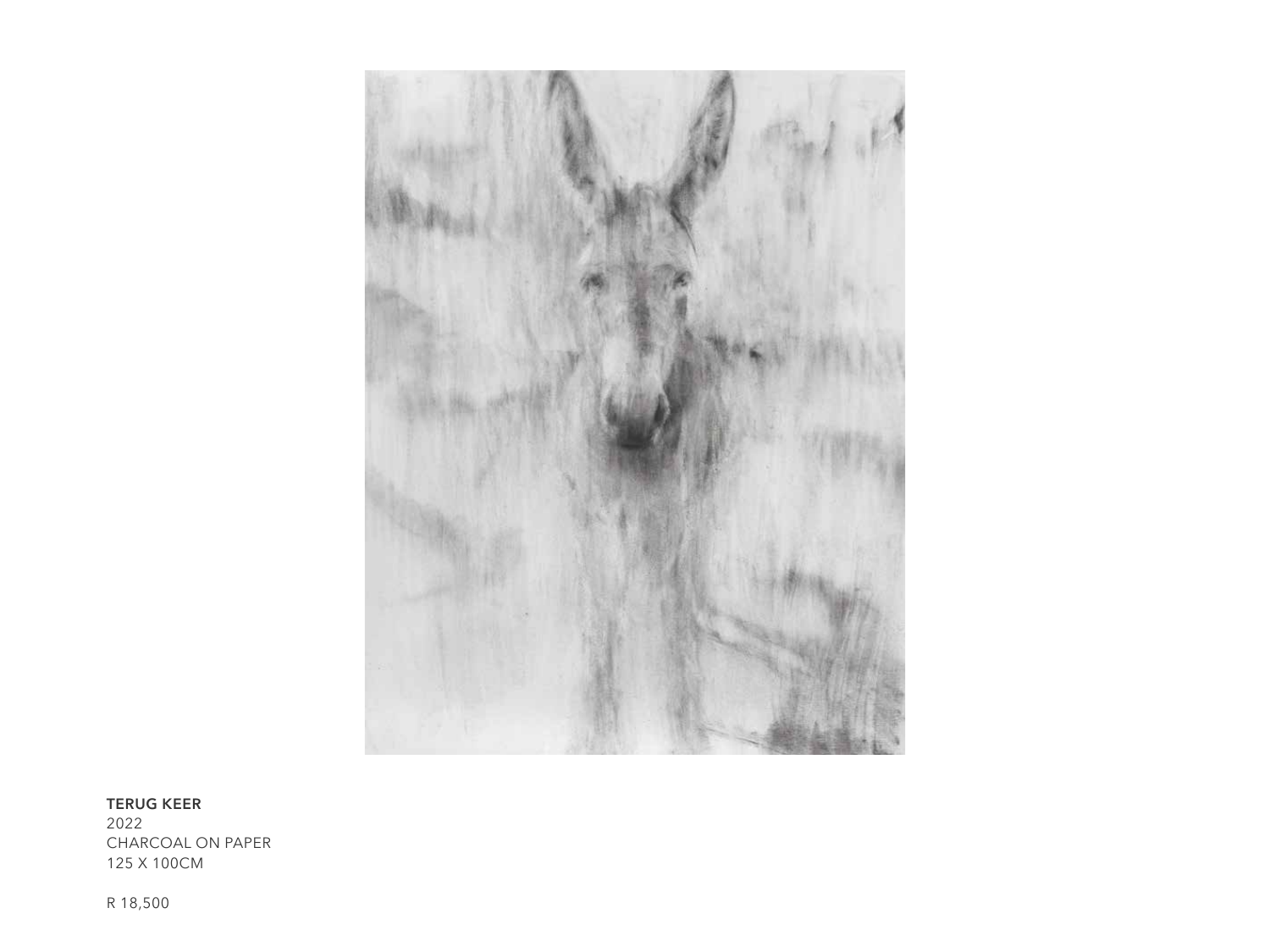

## **JULLE TWEE**

2022 CHARCOAL ON PAPER 125 X 100CM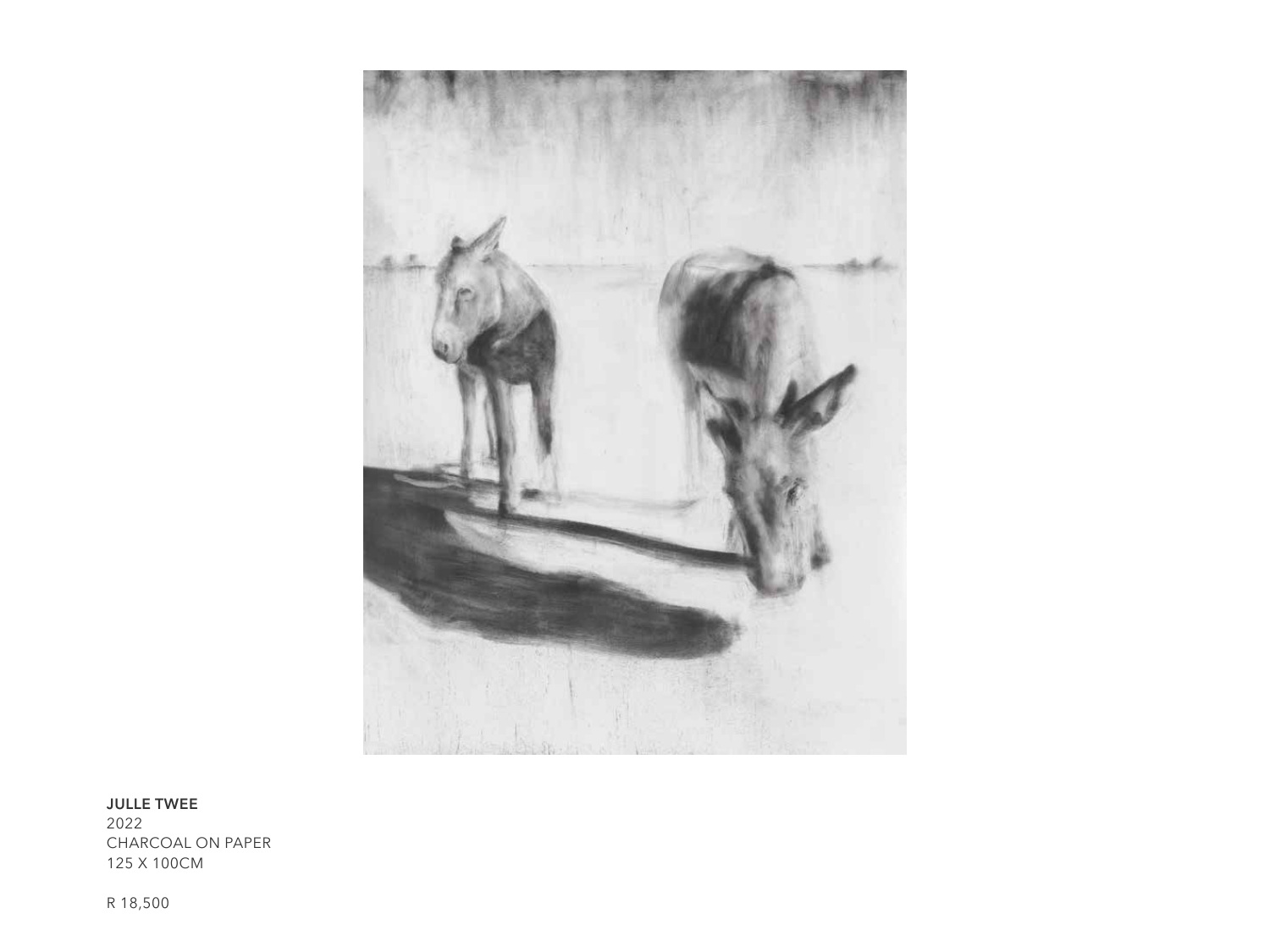

# **Elders**

2021 charcoal on paper 66 x 80cm

R 8,000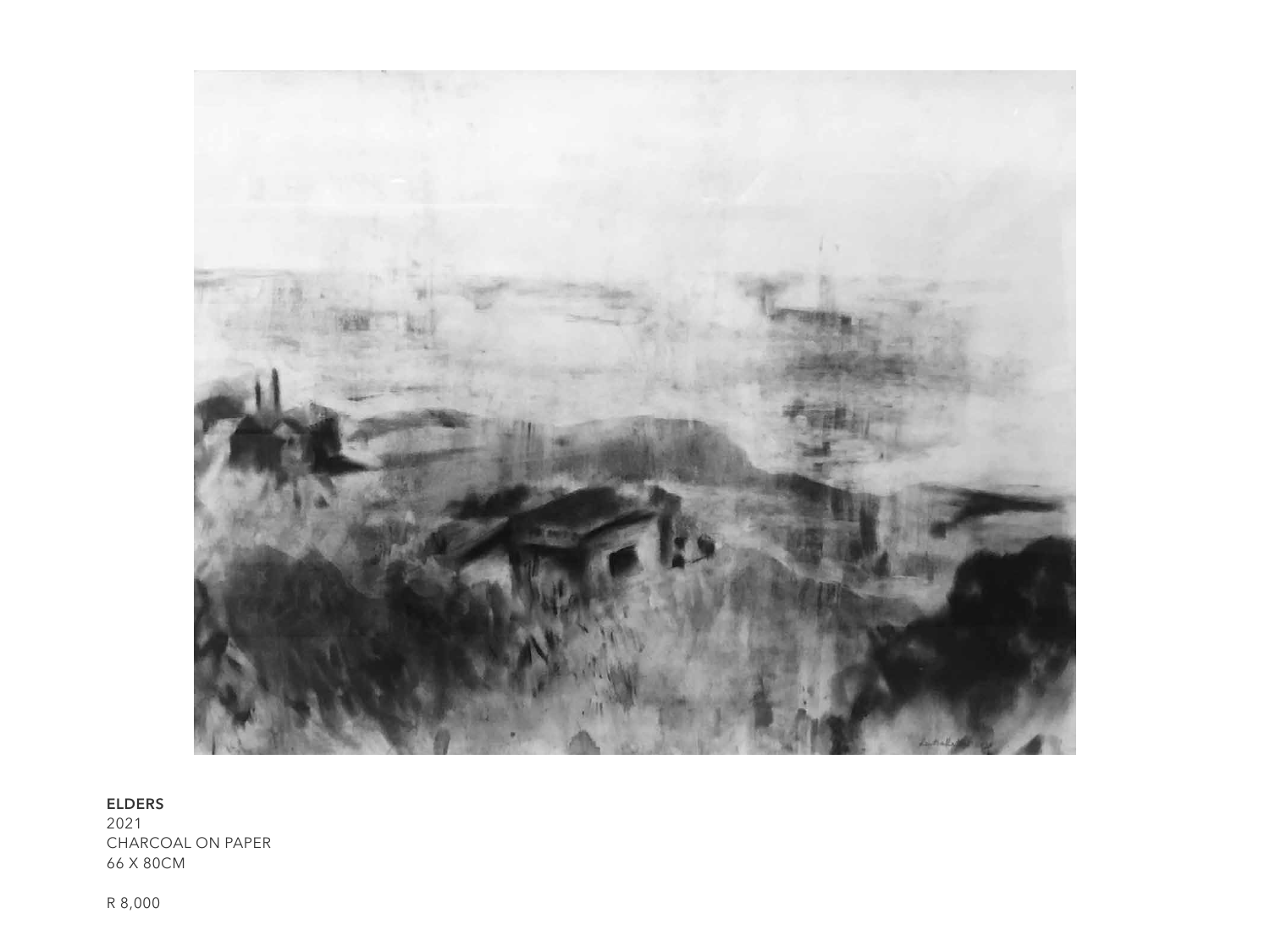

**daar anderkant ver van hier** 2021 Charcoal on paper 148 x 84cm

R 22,000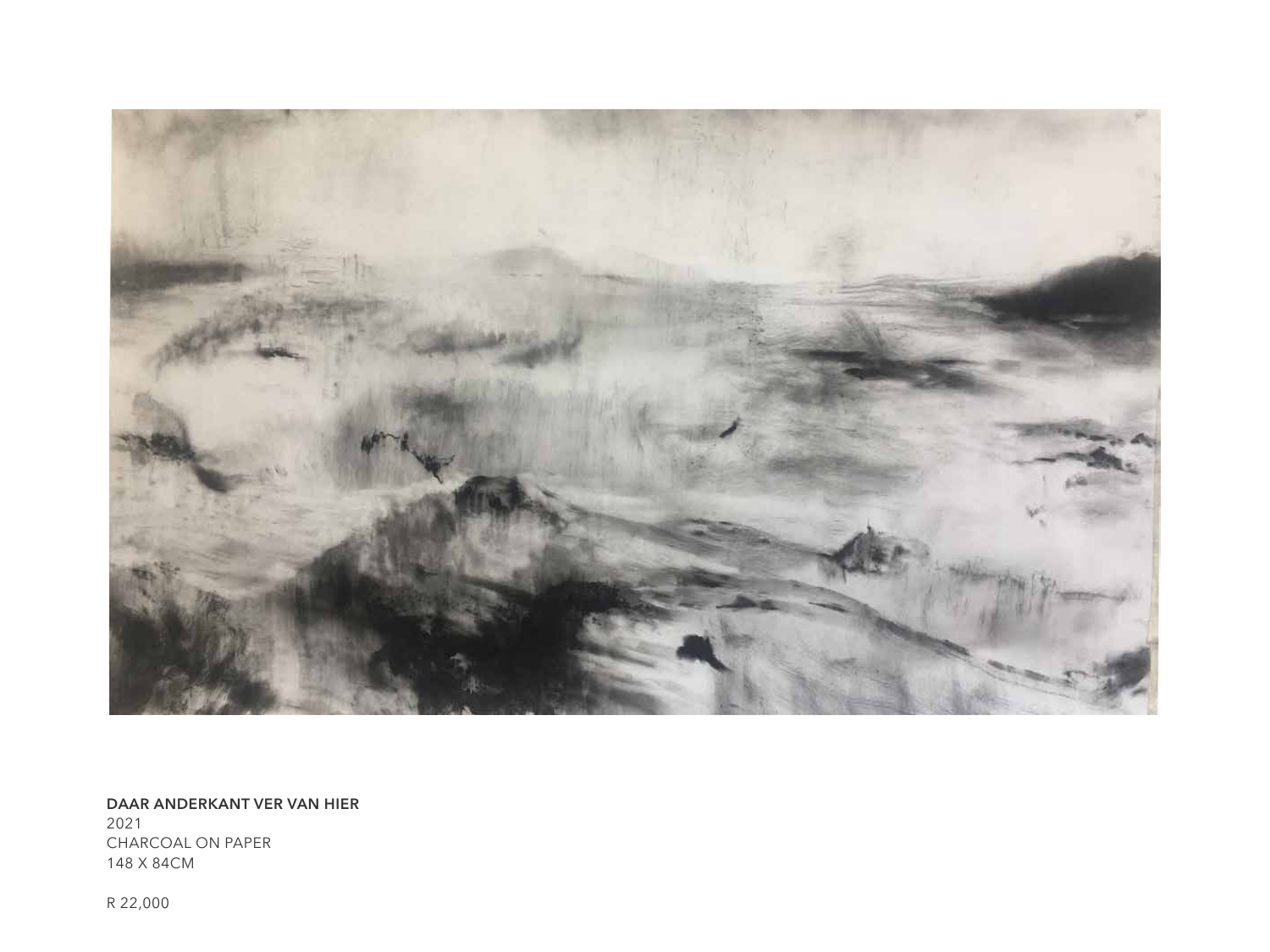

## **TERUGBLIK**

2022 CHARCOAL ON PAPER 125 X 110CM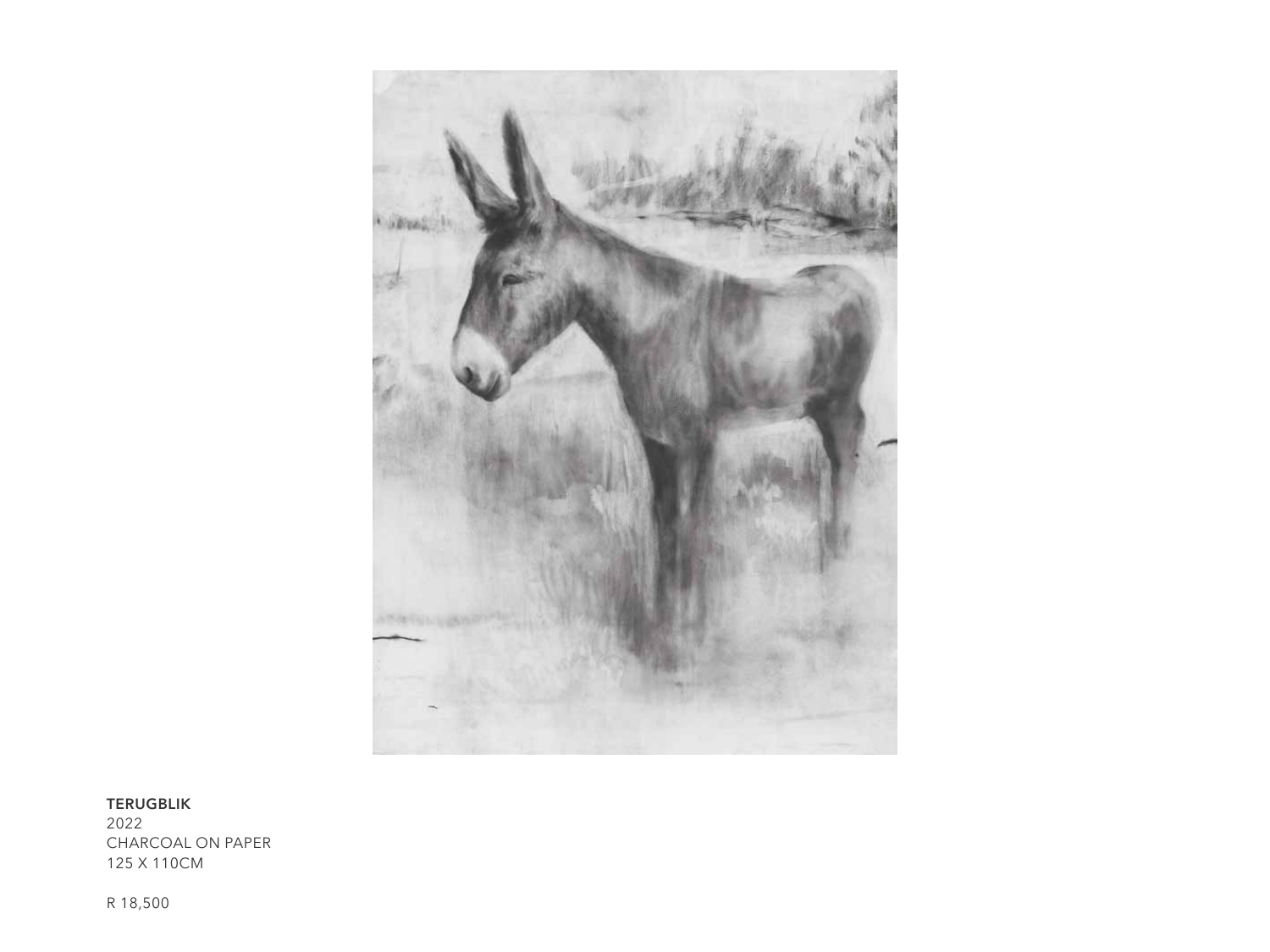

## **SAAM SAAM**

2022 CHARCOAL ON PAPER 125 X 100CM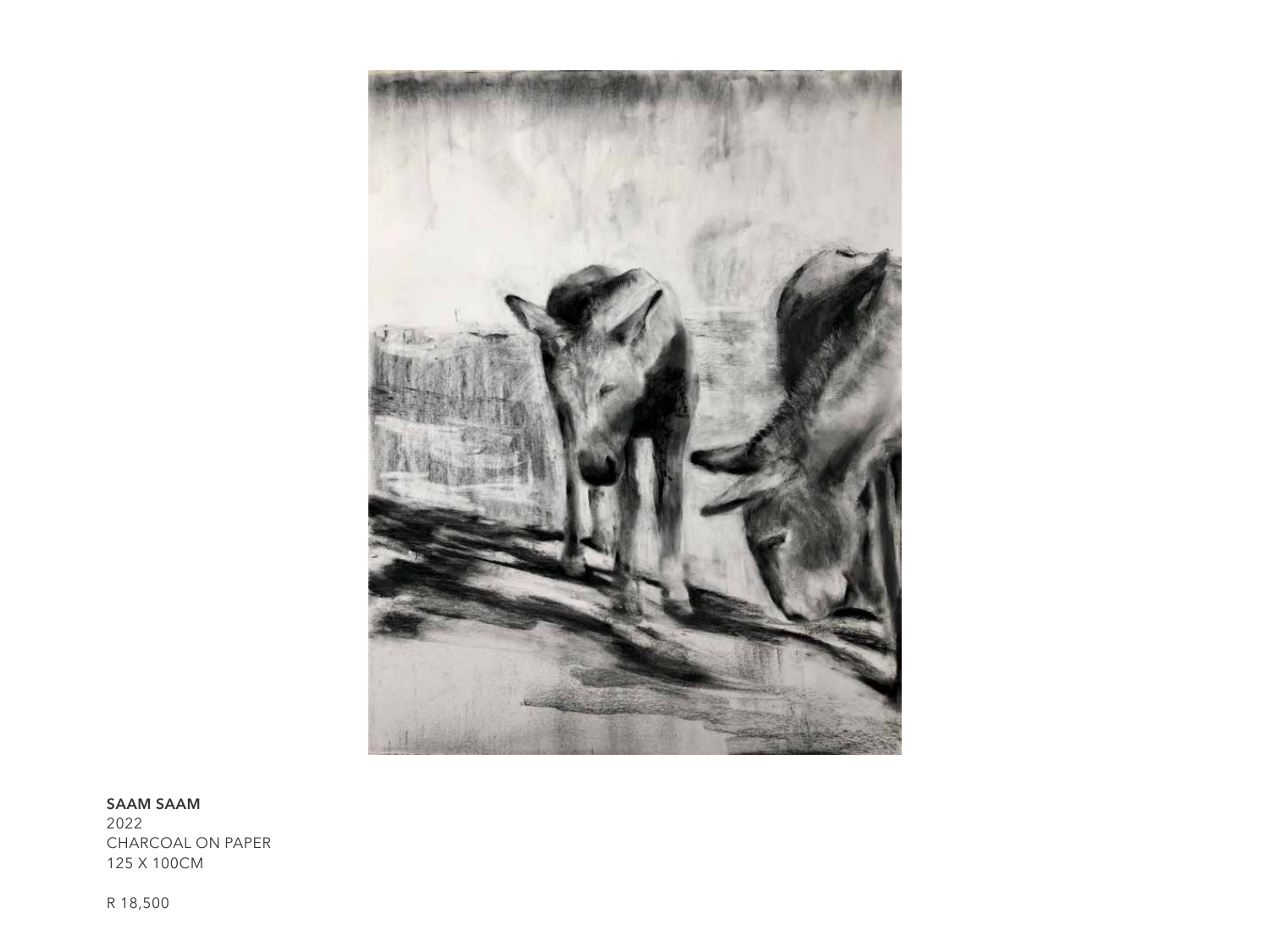

#### **Alleen by die huis**

2021 Oil on paper 25 x 18cm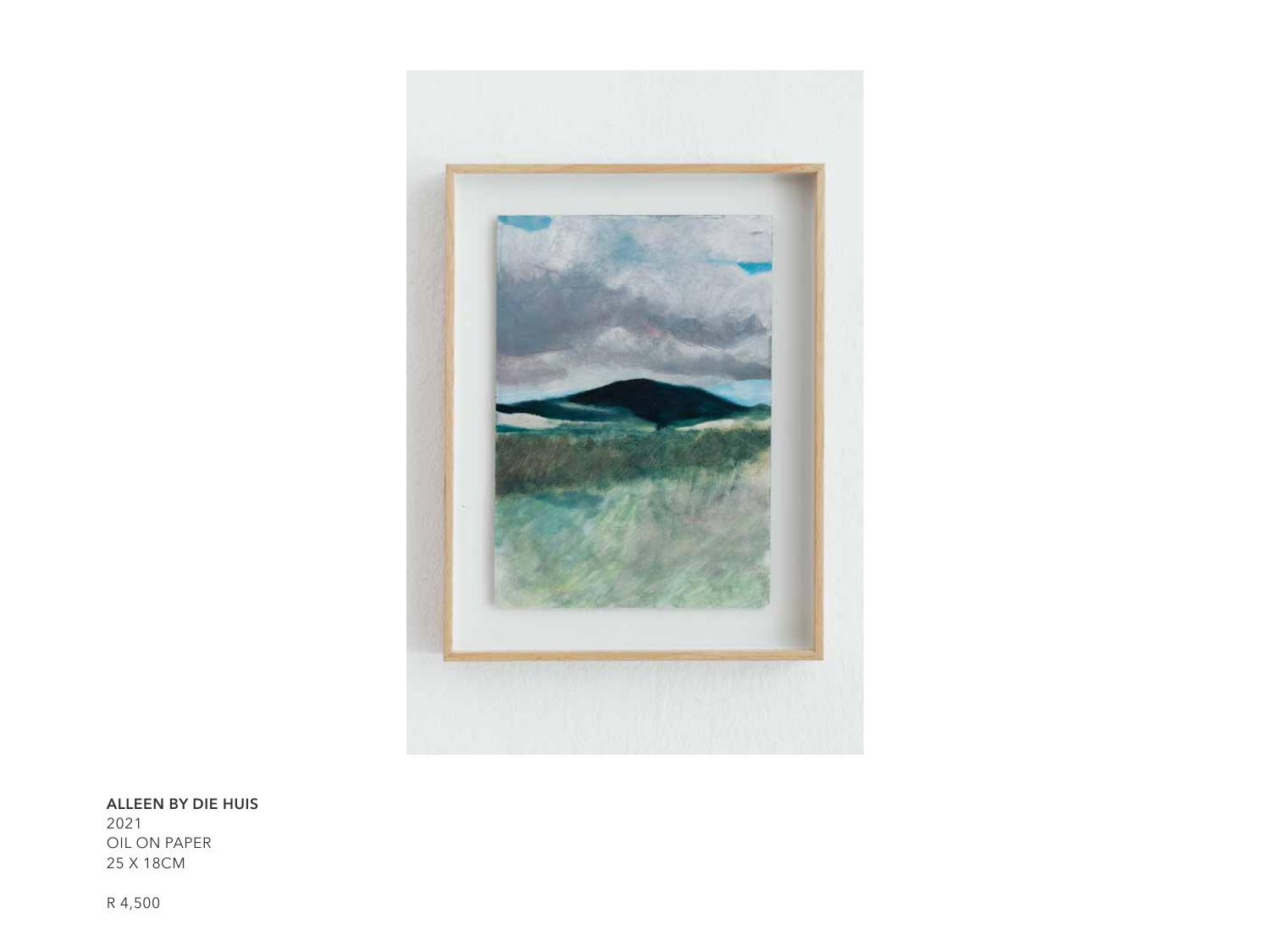

## **NÊRENS OPPAD**

2021 OIL ON PAPER 25 X 18CM

R 4,500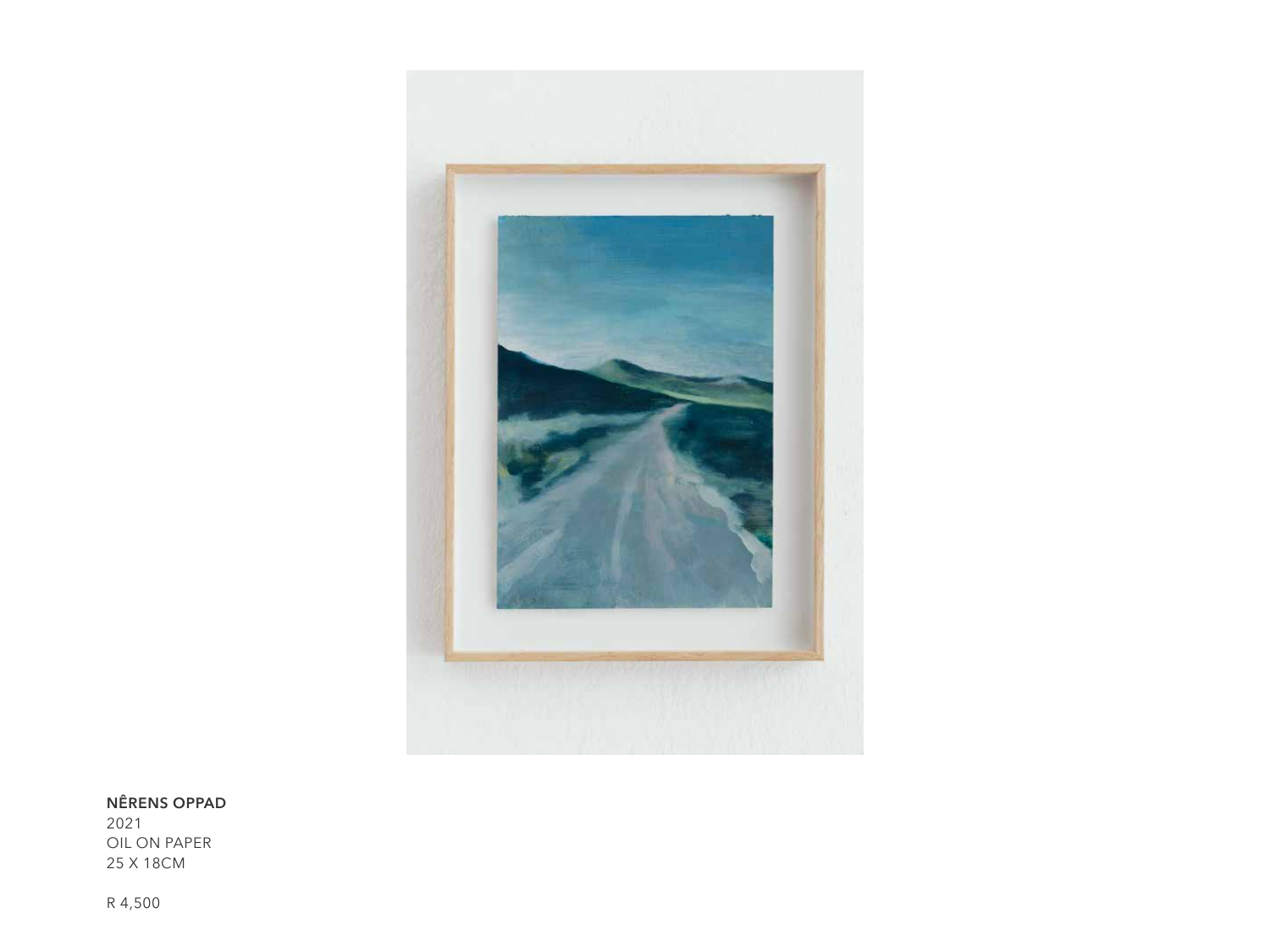

#### **WEEREENS DAAR**

2021 OIL ON CANVAS 25 X 18CM FRAMED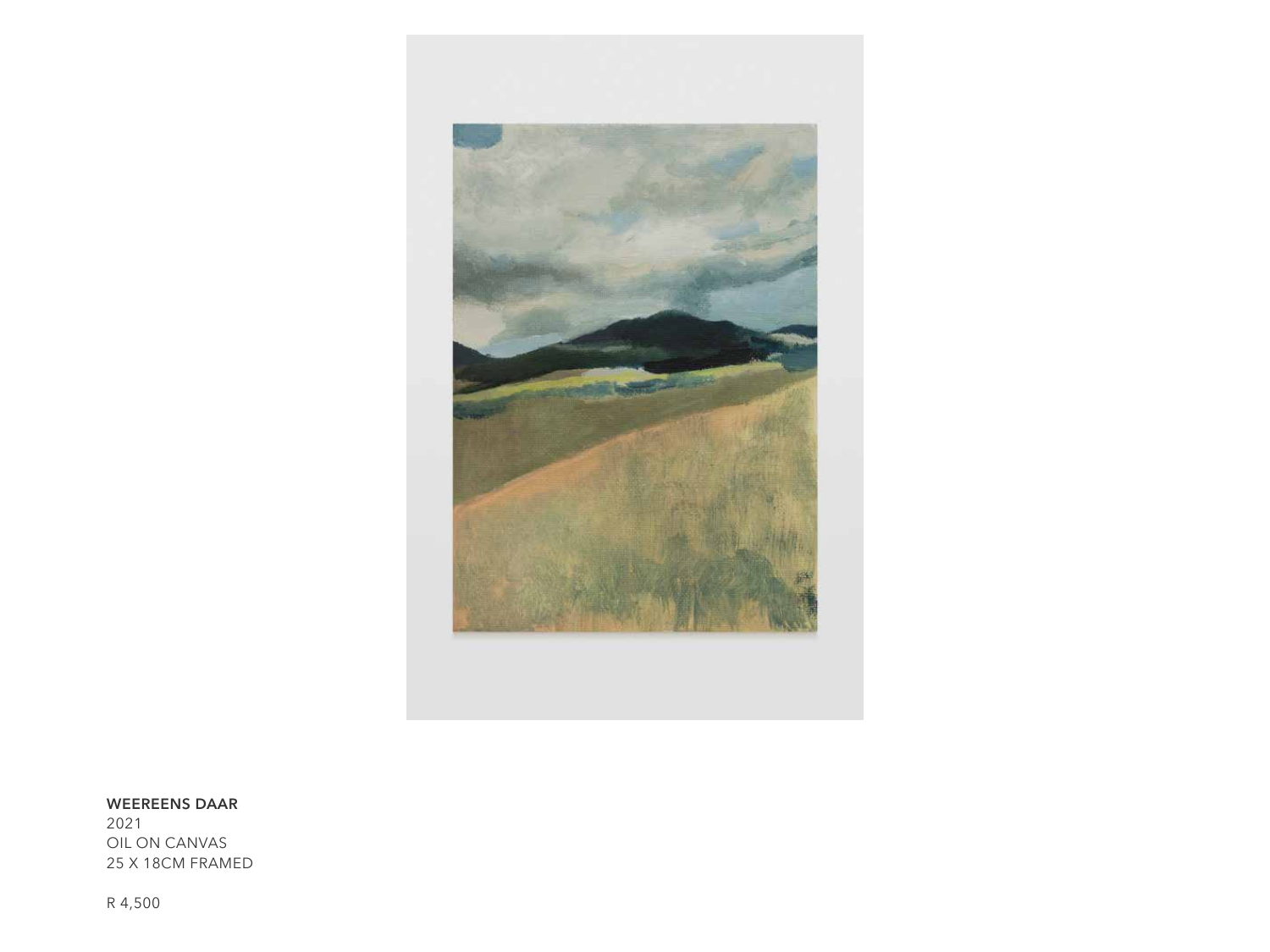

## **TANKWA**

2022 OIL ON CANVAS 88 X 74CM

R14,500